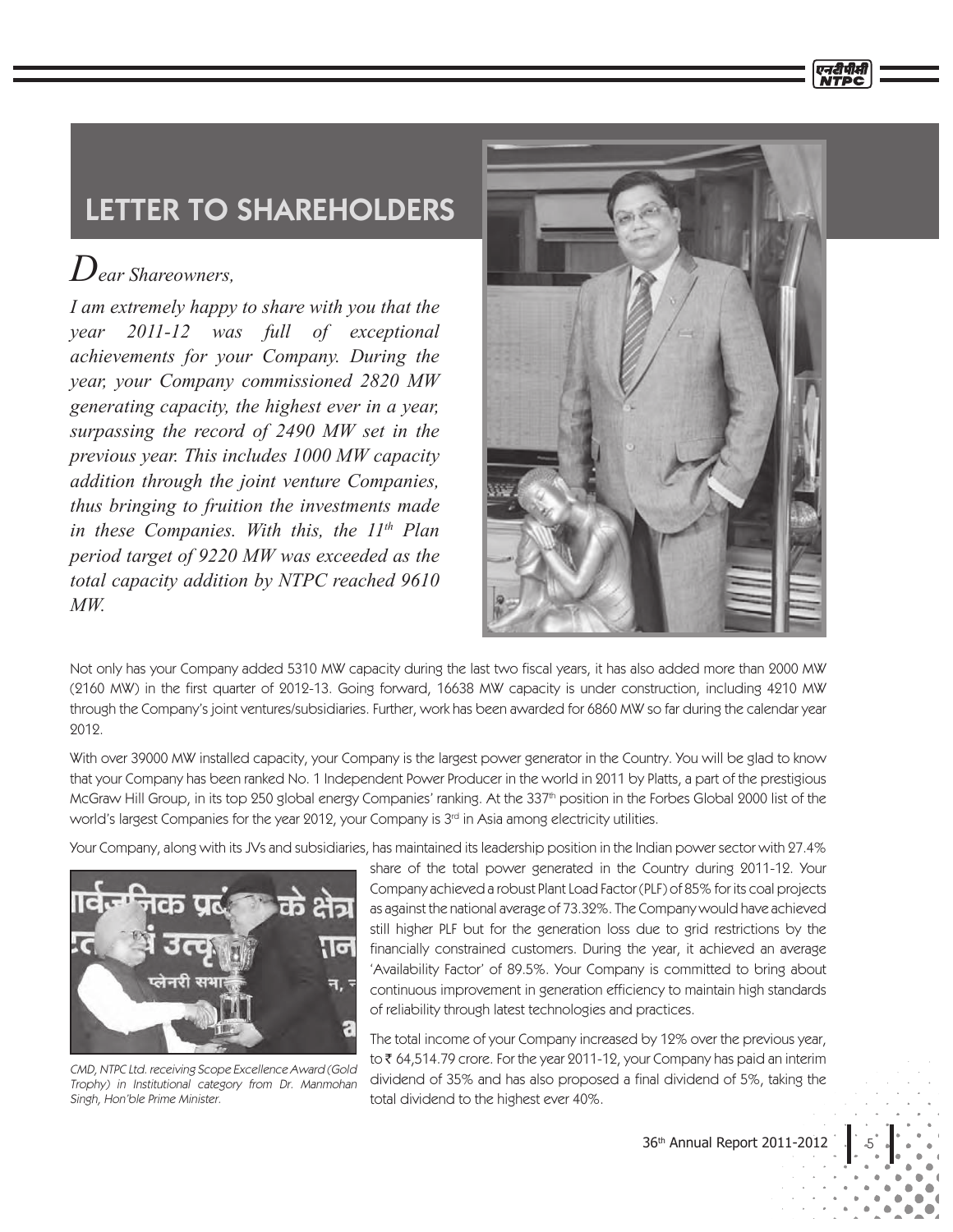

एनटीपीसी

Six employees of NTPC conferred with the prestigious Prime Minister's Shram Award.

Your Company has been able to sustain its profitability despite the challenges affecting the Indian Power Sector. The net profit increased by 1% to ₹9,223.73 crore which is commensurate with the increase in revenue from operations excluding the impact of increase in the fuel cost. Your Company ranks  $5<sup>th</sup>$ among all the listed Companies in terms of Profit After Tax for 2011-12.

Along with the financial top line and bottom line, your Company puts equally sharp focus on the environmental and social bottom lines. Bulk of the new capacity addition would come through super critical units leading to greater efficiency and reduced impact on the environment, thus promoting sustainable growth. Your Company has taken several initiatives to increase the share of electricity based on non-fossil sources in its portfolio as well as in the Country. Work is already in progress on 5 hydro-electric projects with

total capacity of 1619 MW. A roadmap for development of 1000 MW basket through renewable energy sources is under development, out of which the roadmap has already been prepared for implementation of 300 MW capacity by 2017. Solar capacity of 105 MW is targeted to be completed till 2017 most of which is in advanced stages of work or ordering. Your Company is playing a key role in the implementation of the first phase of Jawaharlal Nehru National Solar Mission (JNNSM) of 1050 MW through its trading subsidiary NTPC Vidyut Vyapar Nigam Ltd (NVVN). Under this mission, NVVN has awarded contracts for about 1000 MW. So far, 173 MW capacity of Solar PV has been commissioned. Further, Solar Projects of 861 MW capacity are scheduled for commissioning over the next two years.

Your Company has set another example by designing and installing a 40 TR Solar Thermal based heating, ventilation, air conditioning (HVAC ) system at the campus of its research arm, NTPC Energy Technology & Research Alliance (NETRA) located at Greater Noida. This system is first of its kind in the Country and has a very high solar to air conditioning efficiency. It is likely to result in energy saving of nearly 1 lakh units per year and CO $_{\tiny 2}$  reduction of 75% compared to conventional AC system.



The environmental initiatives taken by your Company have led to avoidance of 1.96 million tons of CO $_{\tiny 2}$  during the year 2011-12. For monitoring air quality around its power plants on real time basis, 61 Ambient Air Quality Monitoring Systems (AAQMS) have been installed and networked to provide online access to the Central Pollution Control Board also. Till date your Company has

Receiving PSU Excellence Award, 2010 in the Best Financial Performance Category by Indian Chamber of Commerce.

planted more than 19 million trees throughout the Country. This is a rich carbon sink. Various water conservation measures have been taken to reduce water consumption in power generation by using 3 R's (Reduce, Reuse & Recycle) as the guiding principle.

Your Company has built strong partnerships with the communities around its projects and also with the wider society through



Shri Sushilkumar Shinde, Hon'ble Union Minister of Power, inaugurated the Solar Thermal Heating Ventilation & Air Conditioning at NTPC – NETRA.

a well conceived basket of CSR interventions for the betterment of lives of the people. The large CSR basket consists of, among other areas, education and capacity building facilities, health care support, sanitation and public health, promotion of sports and games, community centres, vocational training and capacity building, skill development centres, access to water, road, and electricity, support for agricultural activities and other initiatives considered beneficial for the neighbourhood population around the business units. During the year 2011-12, your Company scaled up its expenditure on the CSR activities in a major way utilizing over 0.5% of its Profit After Tax.

Your Company is playing an active role in preserving and nurturing the rich cultural heritage of our nation. As part of commemorating the 150<sup>th</sup> birth anniversary of Swami Vivekananda, your Company has provided support to

36<sup>th</sup> Annual Report 2011-2012